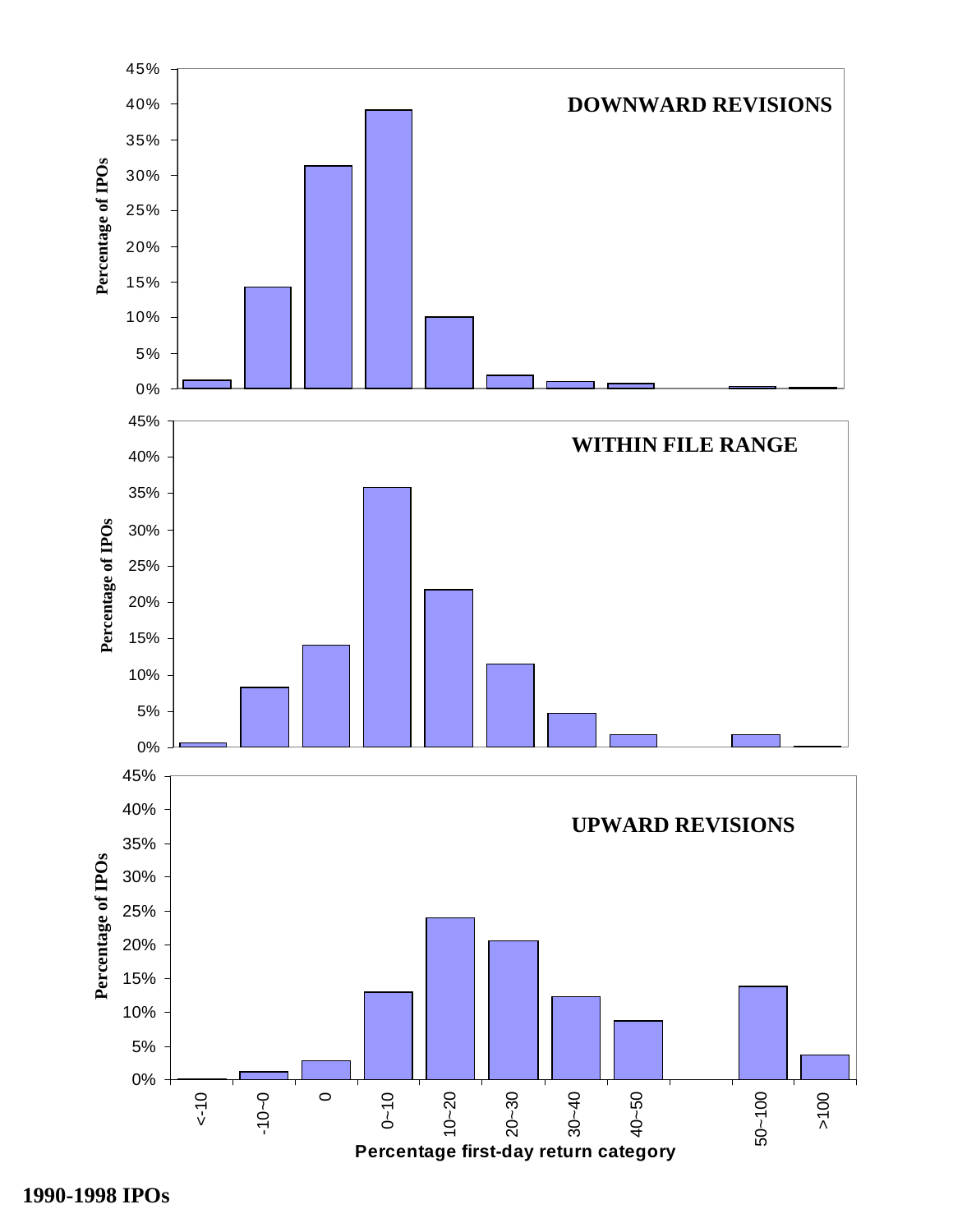

**Percentage first-day return category**

 **1999 IPOs**